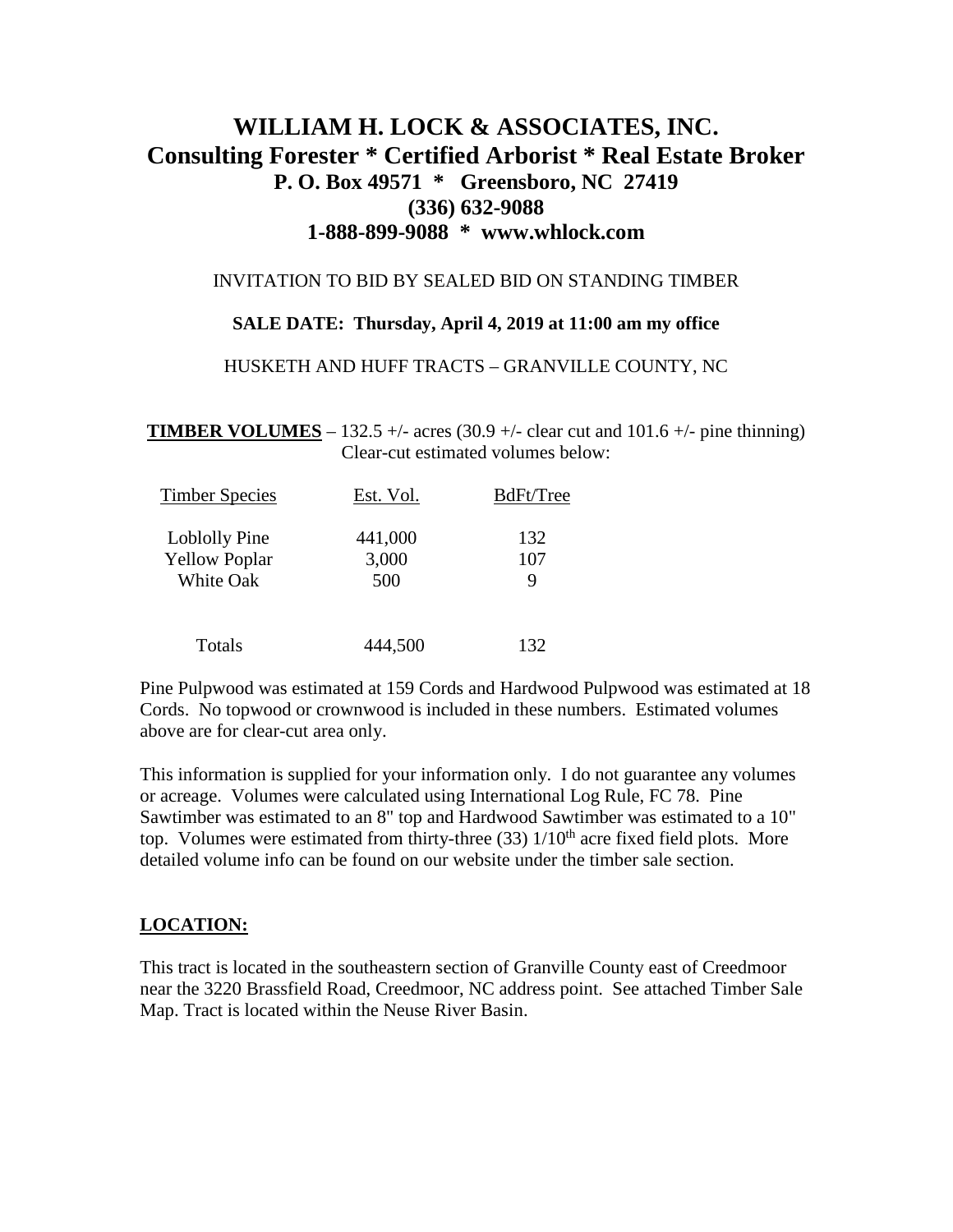Page Two Husketh and Huff Tracts - Timber Sale and Pine Thinning Sale Date: Thursday – April 4, 2019

# **BIDS:**

The Husketh and Huff Tracts are being sold as follows: 1)-Approximately 30.9 +/- acres of clear-cut mature Loblolly Pine on a lump sum sealed bid basis. 2)-Approximately 101.6 +/- acres of Loblolly Pine thinning on a per unit basis. Bids should include the lump sum bid for the clear-cut and the per unit bid for the Pine thinning as Pine Sawtimber, Pine Chip-n-Saw, Pine Pulpwood, Hardwood Sawtimber and Hardwood Pulpwood. Bids will be accepted by **regular mail** if received by 5:00 pm on Wednesday, April 3, 2019 **OR** bids will be accepted by **email [\(whlock@whlock.com\)](mailto:whlock@whlock.com), telephone (336-632-9088), fax (336-632-9088), or in-person** at my office until 11:00 am on Thursday, April 4, 2019. At 11:00 am on Thursday, April 4, 2019 all bids received will be recorded. The successful bidder will be notified within 24 hours of the bid openings. A 10% deposit may be requested to be delivered to William H. Lock & Associates, Inc. within 72 hours of the bid opening. The balance of the sales price is to be delivered at the sale closing. The seller reserves the right to refuse or accept any and all bids. Seller will consider all bids. The seller will be responsible for the timber deed preparation, revenue stamps if recorded, and the forestry consultant fees. The buyer will be responsible for all other closing costs. A \$1,000 performance deposit will be payable at closing and held in a non-interest bearing trust account until satisfactory completion of logging. The performance deposit does not limit the buyer's liability. A \$3,000 "non-refundable draw account deposit" applicable to the pine thinning portion will be payable at closing and used when the thinning harvesting operation begins.

# **PLACE OF SALE:**

The timber sale will be held at the office of William H. Lock & Associates, Inc. in Greensboro, NC. The office address is 375 S. Swing Road, Greensboro, NC 27409. Telephone and Fax: 336-632-9088; Email: whlock@whlock.com

# **CONDITIONS OF SALE**:

1. The Buyer shall have 24 months from the date of the timber deed to cut and remove all merchantable timber within the "Clear-cut" and perform an operator select thinning on the "Thinning Areas" shown on the attached Timber Inventory Map. "Creek Buffers" within the "Clearcut" Sale Area have been marked with BLUE flagging. These areas are "NO CUT BUFFERS". No trees within these areas are to be harvested. "Creek Buffers" in the thinning area have not been marked due to the harvest activity but Buyer is expected to adhere to all North Carolina Best Management Practices and any applicable water quality regulations in the event creeks and/or drains need to be crossed during the harvest operation. This is an "operator select" thinning operation, however, William H. Lock & Associates, Inc. will be responsible for monitoring the harvest process. The tract is within the Neuse River basin.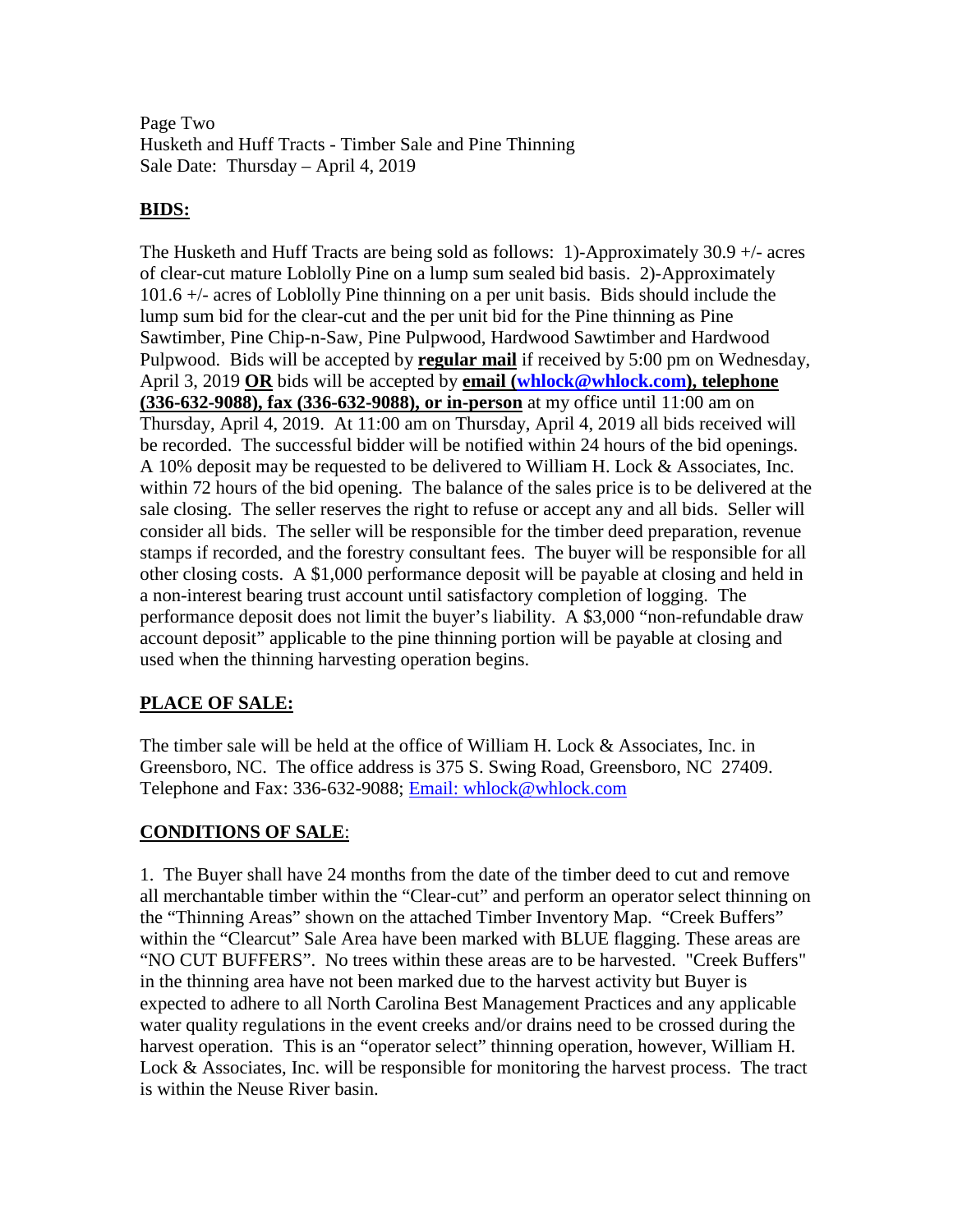Page Three Husketh and Huff Tracts – Timber Sale and Pine Thinning Sale Date –April 4, 2019

2. Within the "thinning" section, the Buyer shall harvest defective, diseased, crooked, and suppressed pines leaving the larger, more vigorous "crop" trees. The objective is to harvest the proper number of trees to leave an optimum stocking level of 70-90 square feet of basal area of growing Loblolly Pine timber. In areas where rows can be clearly identified, a  $4<sup>th</sup>$  or  $5<sup>th</sup>$  row thinning should be conducted with selected inferior trees being removed from between the rows. In areas where the rows cannot be identified, corridors should be placed approximately 40-50 feet apart with thinning between corridors to achieve the target basal area.

In areas where a large component of Virginia Pine has become established, the Virginia pine component should be removed first. This will allow the Loblolly Pine component to then be thinned down to the target basal area. In the event an area is primarily Virginia Pine, a total harvest will be conducted with prior approval of William H. Lock & Associates, Inc. Seller, or seller's agent - William H. Lock & Associates, Inc., shall have the express right to halt all harvesting operations in the event the thinning operation is not achieving the desired basal area targets, if remaining stems are excessively damaged, or if any provisions of this contract are not being followed.

3. The Buyer can access the tract from Brassfield Road or Walters Road. There is a road that crosses the swamp from the Brassfield Road access, but this access will need to be improved by the Buyer. If the access from Walters Road will be used it will need to be extended by the Buyer. Any access routes will need to be installed and/or maintained according to all North Carolina Best Management Practices, Forest Practice Guidelines, and any applicable river basin or watershed rules. All roadways must remain open and passable by ordinary traffic at all times. The roadways must be left in similar condition at the completion of the harvesting operation as they were at the beginning of the harvesting operation, reasonable wear and tear accepted. No activity will be allowed on the driveway leading to the old house off of Brassfield Road.

4. The Buyer is responsible for maintaining a clean site. No equipment parts, trash, tires or other debris shall be left on the property. It shall be the Buyer's responsibility to clean up any hazardous material or chemical waste spills including but not limited to Diesel Fuel, Hydraulic Fluid, Machine Oil, and/or Gasoline upon the subject property. Responsibility will include any required remediation including but not limited to the removal of contaminated soils.

5. Harvesting operations must not interfere with any farming operations and farming operations must not interfere with any harvesting operations. Decking, loading or hauling will not be permitted in any existing open fields or pastures immediately adjacent to the timber unless approved by William H. Lock & Associates, Inc. Seller acknowledges that Buyer will need to cross the open field farm areas to access the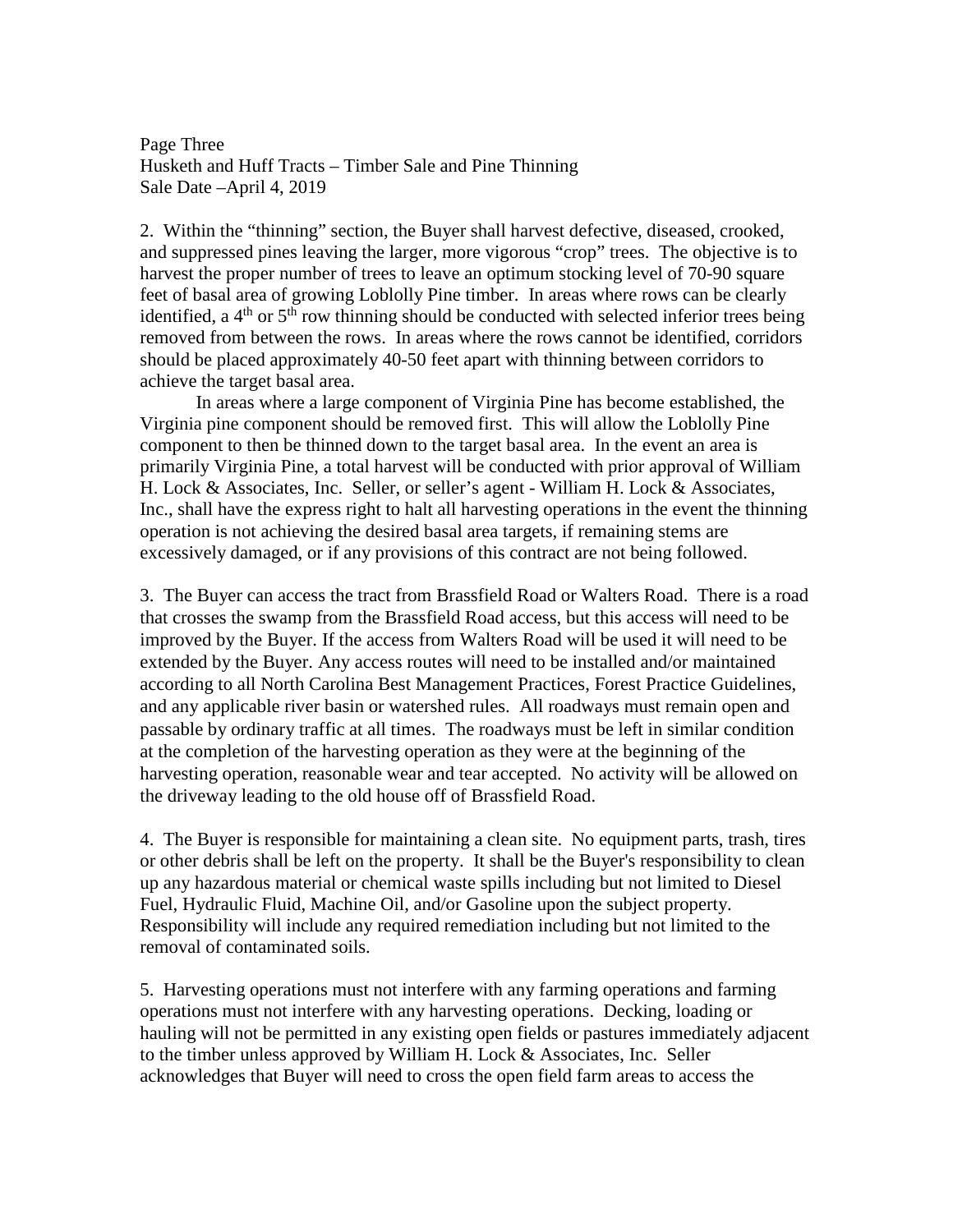Page Four Husketh and Huff Tracts – Timber Sale and Pine Thinning Sale Date – April 4, 2019

various wooded blocks. Buyer or Agent will not be responsible for payment of any crop damage relating to access to the wooded areas. If any other open areas are approved for use during the harvest operation, these open areas must be free of logging debris, smoothed when completed, and re-seeded if necessary.

6. The Buyer is responsible for following all Federal, State, and local regulations regarding timber harvesting activities. If required, Buyer is responsible for obtaining any necessary permits or licenses required for timber harvesting. All logging operations must conform to North Carolina Best Management Practices, Forest Practices Guidelines, and any applicable river basin or watershed rules. The tract is within the Neuse River Basin. In the event that a non-compliance situation is identified on the tract as a result of the harvesting operation, William H. Lock  $\&$  Associates, Inc. will have the express right to suspend the harvesting operation until the situation is brought into compliance. No trees or other logging debris shall be left in or across the property boundary, sale cutting lines or access roads and paths.

7. All necessary property lines and corners are marked with paint and/or flagging. The entire sale boundary is marked with ORANGE flagging. The line between the Loblolly Pine clear-cut and the Loblolly Pine thinning areas is marked with PINK flagging. No painted or flagged trees denoting the property and/or sale boundary shall be cut and no trees outside the boundary lines shall be cut. If trees marking the property lines or sale boundary are cut, North Carolina timber trespass laws may apply. No trees shall be cut to fall on a neighboring landowner's property or where potential damage may occur. If existing property corners are damaged or removed as a result of the harvesting operation, Buyer agrees to replace the markers at the correct surveyed location at their own expense.

8. Buyer agrees to notify William H. Lock & Associates, Inc., P. O. Box 49571, Greensboro, NC 27419 at least 3 days in advance of the beginning of the harvesting operation and at least 3 days in advance of the completion of the harvesting operation. The buyer and/or logger must complete a pre-harvest inspection with WHL & Associates prior to beginning any logging activity.

9. Seller or their Agent reserves the right, in its sole discretion, to require the termination of all timber harvesting in the event that weather conditions cause the land to become so wet that continued logging will cause excessive site damage and rutting. Seller agrees to extend the cutting time automatically for the number of days of required termination if he exercises this item. If work is allowed to continue during the determination process, Buyer agrees to repair any excessively rutted areas.

10. The Buyer shall indemnify and hold harmless the Owner, his agent or assigns, from